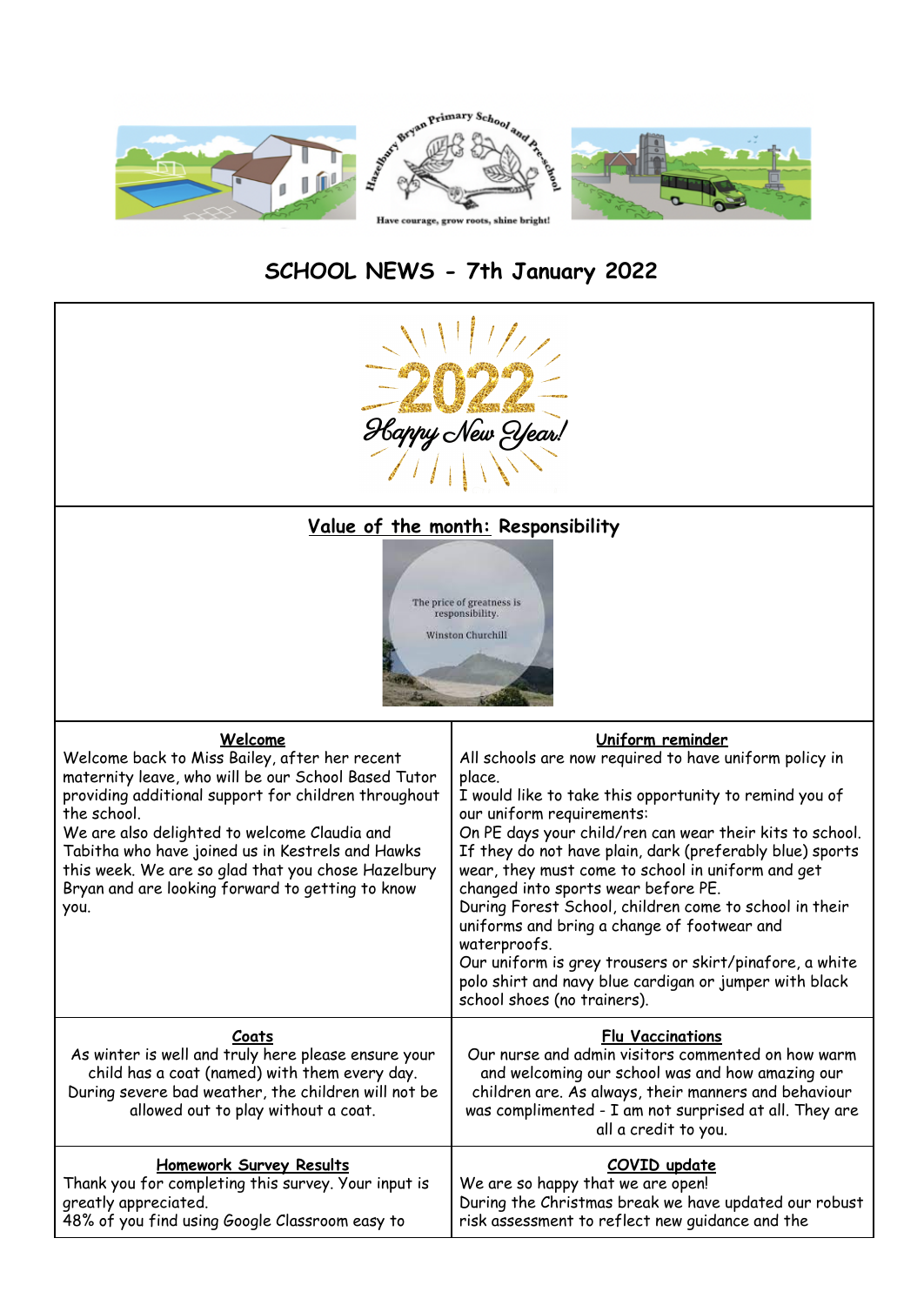| complete homework                                                                                                                                                                                                                                           | Omicron variant.                                                                                                                                                                                                                                                                                                                                                                                                               |
|-------------------------------------------------------------------------------------------------------------------------------------------------------------------------------------------------------------------------------------------------------------|--------------------------------------------------------------------------------------------------------------------------------------------------------------------------------------------------------------------------------------------------------------------------------------------------------------------------------------------------------------------------------------------------------------------------------|
| 49% state that it is a convenient platform for you                                                                                                                                                                                                          | Masks are worn by staff and visitors in communal areas                                                                                                                                                                                                                                                                                                                                                                         |
| to use as a parent/carer                                                                                                                                                                                                                                    | around school.                                                                                                                                                                                                                                                                                                                                                                                                                 |
| 67% prefer homework electronically over paper                                                                                                                                                                                                               | Attendance remains mandatory and those that are                                                                                                                                                                                                                                                                                                                                                                                |
| 87% agree that homework is of benefit to the                                                                                                                                                                                                                | close contacts of positive cases are expected to be in                                                                                                                                                                                                                                                                                                                                                                         |
| children's knowledge and understanding.                                                                                                                                                                                                                     | school if they are not showing any symptoms.                                                                                                                                                                                                                                                                                                                                                                                   |
| As a result of these statistics, we will continue to<br>provide homework via Google Classroom. This also<br>supports the children as they use GC within school<br>and this will be the platform used for any home<br>learning during any outbreak of COVID. | We have reviewed our hygiene procedures.<br>We will continue to regularly wash hands and ventilate<br>classrooms, as well as applying for a CO2 monitor for<br>classrooms.<br>Visitors are now asked to lateral flow before visiting<br>the school, only essential visitors are allowed into the<br>building at present.<br>Extra-Curricular clubs will not resume for at least 2<br>weeks until further quidance is released. |

# **Guitar lessons**

If you have put your child's name down for guitar lessons these will commence on 11th January and will take place every Tuesday for 10 weeks. However, there will be no lesson on Tuesday 25th January. Please ensure that you have made arrangements to hire a guitar from Dorset Music Service

[https://www.dorsetcouncil.gov.uk/education-and-training/dorset-music-service/dorset-music-service-instrum](https://www.dorsetcouncil.gov.uk/education-and-training/dorset-music-service/dorset-music-service-instruments) [ents](https://www.dorsetcouncil.gov.uk/education-and-training/dorset-music-service/dorset-music-service-instruments) The cost to hire the quitar for 12 months is £52.

If you have not made this arrangement, we presume that you have your own guitar to bring each week.

You must be ready to start the lessons on 11th January. No further bookings will now be made for this academic year.

# **Baby Owls Toddler Group**

Unfortunately, we will not be running our Friday toddler group at present due to COVID restrictions. We will evaluate this every couple of weeks and get up and running as soon as we possibly can. Thank you for your patience.

### **Class Messages:**

**Barn Owls:** Forest School on a Monday.

**Owls:** PE is on a Tuesday and Friday

**Kestrels:** Forest School on a Monday. Come to school in uniform and bring waterproofs and old trainers wellies. PE is on a Wednesday and Friday. Come to school in your PLAIN, DARK (preferably blue) PE kit. If you do not have a PE kit then you MUST come to school in your uniform and get changed into suitable sports wear for your lesson.

**Hawks:** Forest School on a Monday. Come to school in uniform and bring waterproofs and old trainers wellies. PE is on a Thursday and Friday. Come to school in your PLAIN, DARK (preferably blue) PE kit. If you do not have a PE kit then you MUST come to school in your uniform and get changed into suitable sports wear for your lesson.

**Eagles:** PE is on a Monday and Friday.

Come to school in your PLAIN, DARK (preferably blue) PE kit. If you do not have a PE kit then you MUST come to school in your uniform and get changed into suitable sports wear for your lesson.

### **Pot of Gold and Credit Zone winners!!!!!!**

A massive well done and congratulations to:

Lia, Dexy and Harry, in Hawks, who have worked incredibly hard to reach their bronze award.

We are really proud of you. Keep up the amazing work!

### **Learner of the week...**

**Barn Owls:** Tilly for fantastic listening and participation during wellbeing yoga **Owls:** Caleb for being super brave **Kestrels:** Henry E for putting great effort into finding change in maths **Hawks:** Kian for great participation in maths this week using his super times table knowledge **Eagles:** Ben for working well as a team when researching and presenting information in history topic